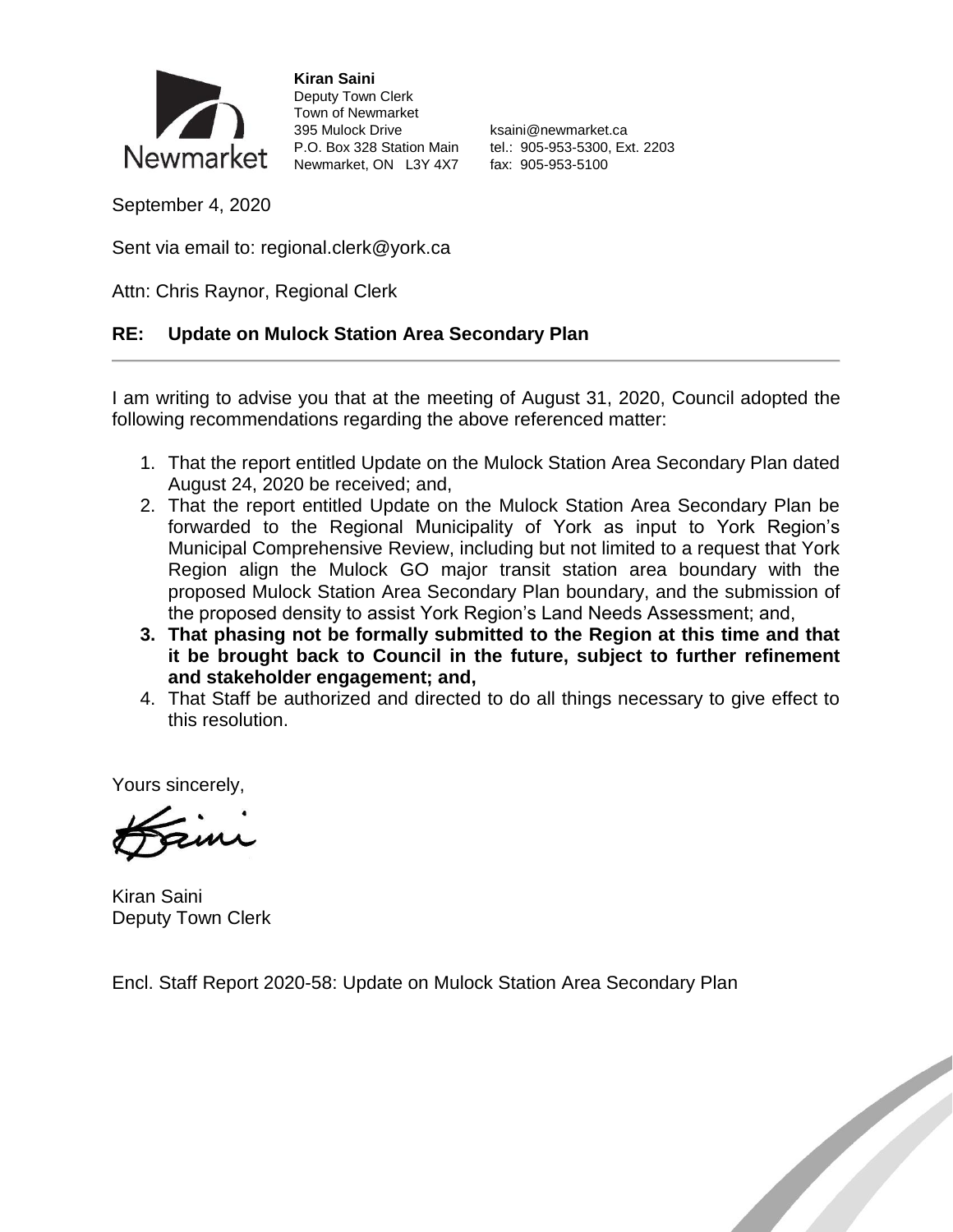

Town of Newmarket 395 Mulock Drive P.O. Box 328, Newmarket, Ontario, L3Y 4X7

Email: [info@newmarket.ca](mailto:info@newmarket.ca?subject=General%20inquiry) | Website: [newmarket.ca](http://www.newmarket.ca/) | Phone: 905-895-5193

# **Update on the Mulock Station Area Secondary Plan Staff Report to Council**

Report Number: 2020-58 Department(s): Planning & Building Services Author(s): Phoebe Chow, Senior Planner - Policy Meeting Date: August 24, 2020

### **Recommendations**

- 1. That the report entitled Update on the Mulock Station Area Secondary Plan dated August 24, 2020 be received; and,
- 2. That the report entitled Update on the Mulock Station Area Secondary Plan be forwarded to the Regional Municipality of York as input to York Region's Municipal Comprehensive Review, including but not limited to a request that York Region align the Mulock GO major transit station area boundary with the proposed Mulock Station Area Secondary Plan boundary, and the submission of the proposed density to assist York Region's Land Needs Assessment; and,
- 3. That Staff be authorized and directed to do all things necessary to give effect to this resolution.

## **Executive Summary**

Planning staff, with our consulting team, have prepared a [draft Mulock Station Area](https://www.newmarket.ca/LivingHere/PublishingImages/Pages/Planning%20and%20development/Mulock-GO-/Mulock%20Station%20Area%20Secondary%20Plan%20-%20Draft%2009.07.2020_PC.pdf)  [Secondary Plan](https://www.newmarket.ca/LivingHere/PublishingImages/Pages/Planning%20and%20development/Mulock-GO-/Mulock%20Station%20Area%20Secondary%20Plan%20-%20Draft%2009.07.2020_PC.pdf) (draft Secondary Plan) and are seeking Council's direction to forward the draft Secondary Plan to the Regional Municipality of York (York Region) as input to the Regional Municipal Comprehensive Review.

As noted, the draft Mulock Station Area Secondary Plan is required to be submitted to the Region at this point in order to provide necessary background information to the Region as input to their Municipal Comprehensive Review. This does not constitute the submission of a final draft Secondary Plan to the Region for approval; this step will occur later in the planning process. Further, Council and members of the public will have more opportunities to provide comments on the draft Secondary Plan. A statutory public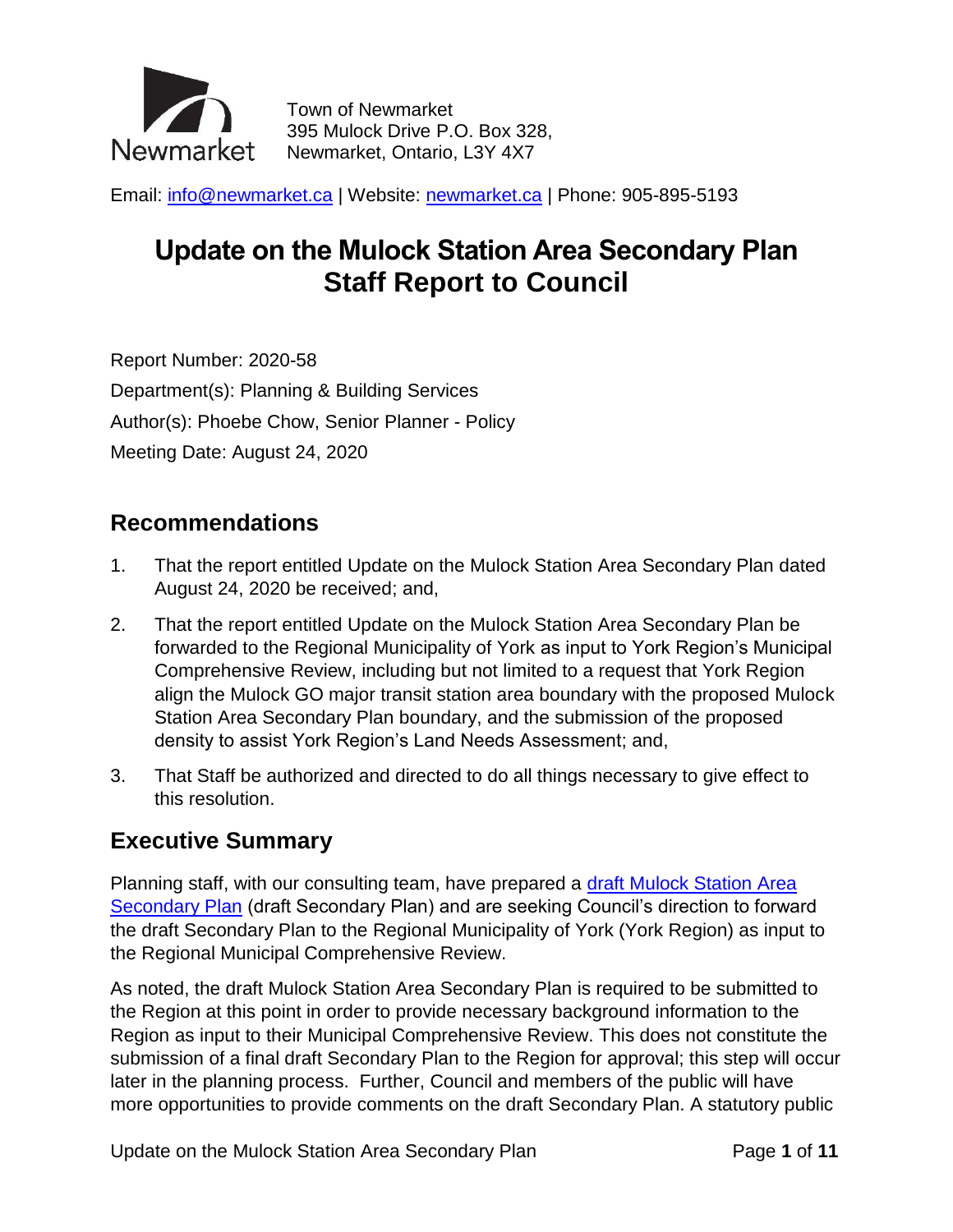meeting will be held in the future, after the status of the Mulock GO MTSA is confirmed in the proposed York Region Official Plan. Any Regional direction on MTSAs and comments from Council or members of the public will be incorporated in the next iteration of the draft Secondary Plan.

The purpose of the draft Secondary Plan is to guide development surrounding the future Mulock GO Station. The draft Secondary Plan, if approved, will permit a range of land uses and densities, and a future road network to facilitate transit-oriented development within the Secondary Plan Area (see Attachment 1).

The area surrounding the future Mulock GO station has been identified as one of the major transit station areas (MTSAs) to be included in the proposed York Region Official Plan. Through this report, Planning staff are recommending that York Region align the Mulock GO Station MTSA boundary with the proposed Secondary Plan Area as shown in Attachment 1. The proposed Secondary Plan Area generally centres around the future Mulock GO Station at the intersection of Mulock Drive and the GO rail corridor. Four Character Areas are proposed within the Secondary Plan Area. Each Character Area will accommodate a variety of land uses, height and density (see Attachment 2). The highest height and density will occur in the Mixed Use Core Character Area, followed by Mixed Use Corridor, East Holland River Valley and Residential Neighbourhood (see Attachment 4). In general, the proposed heights within the Secondary Plan Area range from a minimum of 2 storeys to a maximum of 12 storeys. The proposed densities range from a minimum of 0.75 FSI to a maximum of 2.5 FSI.

Amongst the proposed land use designations, Mixed Use A, Mixed Use B and Mixed Use C will accommodate the widest range of uses; whereas, Station Area Residential will remain primarily residential (see Attachment 3). The difference between the three Mixed Use designations is the percentage of retail and office uses required per development. Mixed Use A requires 15% office and 10% retail use to be included as part of a development; whereas, Mixed Use B and C do not require office use, but require 15% and 10% retail, respectively. To facilitate the range of land uses within the Secondary Plan Area, the draft Secondary Plan proposes to convert a number of sites from employment use to mixed use that include residential/commercial uses.

In terms of new infrastructure and community facilities, the draft Secondary Plan identifies three potential gateway locations and four future public parks (see Attachment 5). There will also be three new public streets within the Secondary Plan Area (see Attachment 6).

## **Purpose**

The purpose of this report is two-fold: i) to provide an update on the work completed to date on the Mulock Station Area Secondary Plan and ii) to gain Council direction to submit the draft Secondary Plan to York Region as input to York Region's Municipal Comprehensive Review.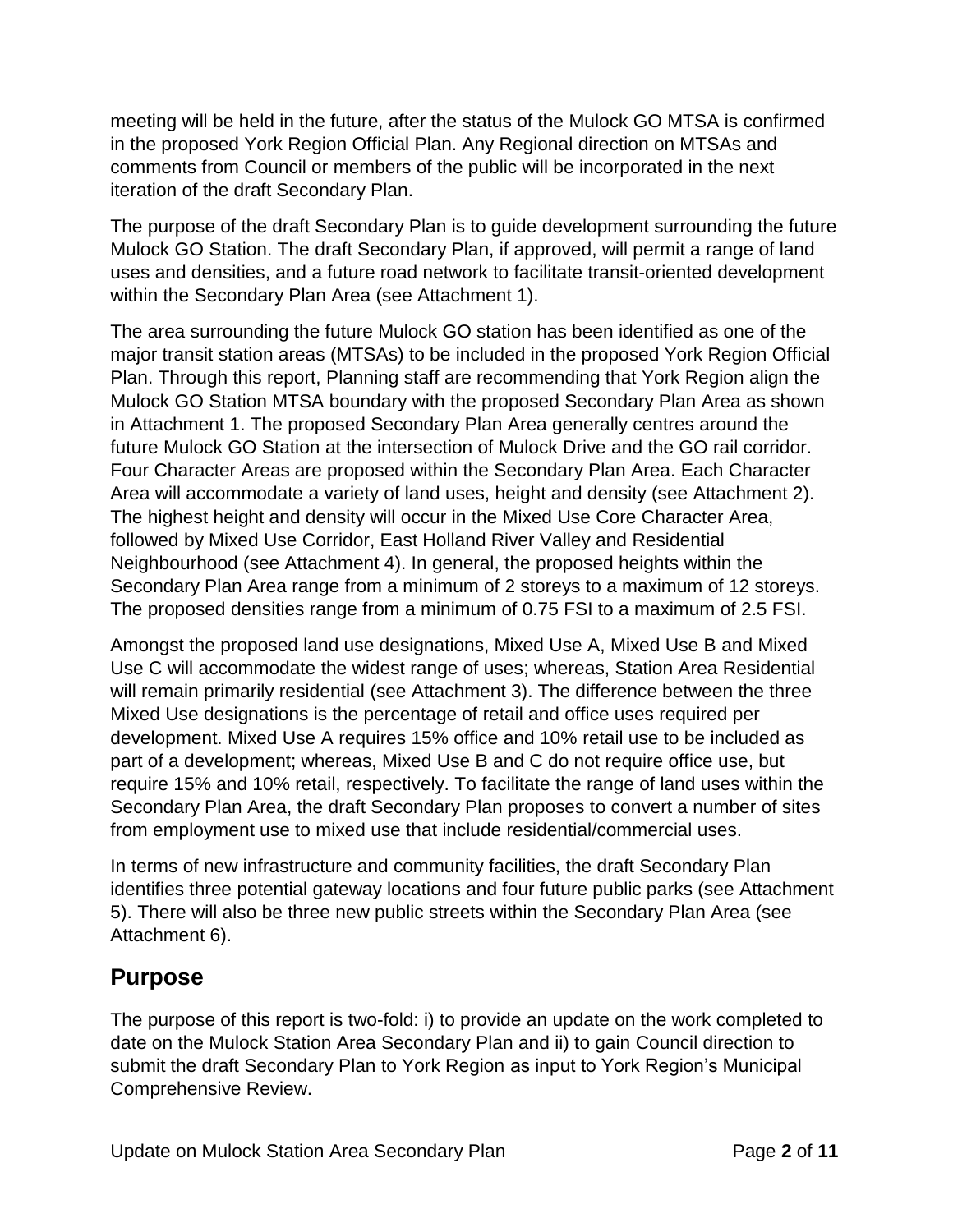## **Background**

In June 2017, the Province of Ontario (the Province) announced plans for a new Mulock GO station on the Barrie GO line, and Town Council subsequently directed staff to prepare the Mulock Station Area Secondary Plan (Secondary Plan) to help guide and facilitate future development around this emerging infrastructure-focused area.

In December 2018, Metrolinx announced taking a market-driven approach to deliver new major transit stations along their rail corridors. Under this new approach, the development of each station would be built by private landowners/developers in exchange for certain development rights on the same property (i.e., around and/or over each station building). While the Town is leading the Secondary Plan process, the design and implementation of the future Mulock GO station is a separate project, which relies on integrated development coming forward.

In February 2019, a Public Information Centre (PIC) was held to seek comments from members of the public on the preliminary vision of the Secondary Plan Area. In April 2019, a Council workshop was held to seek comments from members of Council on the same matter. Comments from both sessions were considered and incorporated into the draft development concepts.

On October 21, 2019, Council received a staff report titled [Mulock Station Area](https://pub-newmarket.escribemeetings.com/filestream.ashx?DocumentId=17086)  [Secondary Plan Request for Public Meeting](https://pub-newmarket.escribemeetings.com/filestream.ashx?DocumentId=17086) and directed staff to proceed to a public meeting. Due to the current Provincial and Regional circumstances, which will be discussed in this report, the statutory public meeting is anticipated to take place after York Region provides further direction on MTSAs. In the meantime, another nonstatutory PIC was held on February 4, 2020 to seek input from members of public on the revised draft development concepts. Staff continues to work with the Town's consultant, commenting departments and agencies to refine the draft Secondary Plan.

### **Discussion**

The Secondary Plan, once completed, will set a long-term redevelopment vision of the Secondary Plan Area as shown on Attachment 1. It will promote transit-oriented development by permitting a range of land uses and densities, and a future road network to facilitate this vision.

The following sections summarize the Provincial and Regional planning context, main policy directions in the draft Secondary Plan and proposed next steps.

The Secondary Plan, once completed, will set a long-term redevelopment vision of the Secondary Plan Area as shown on Attachment 1. It will promote transit-oriented development by permitting a range of land uses and densities, and a future road network to facilitate this vision.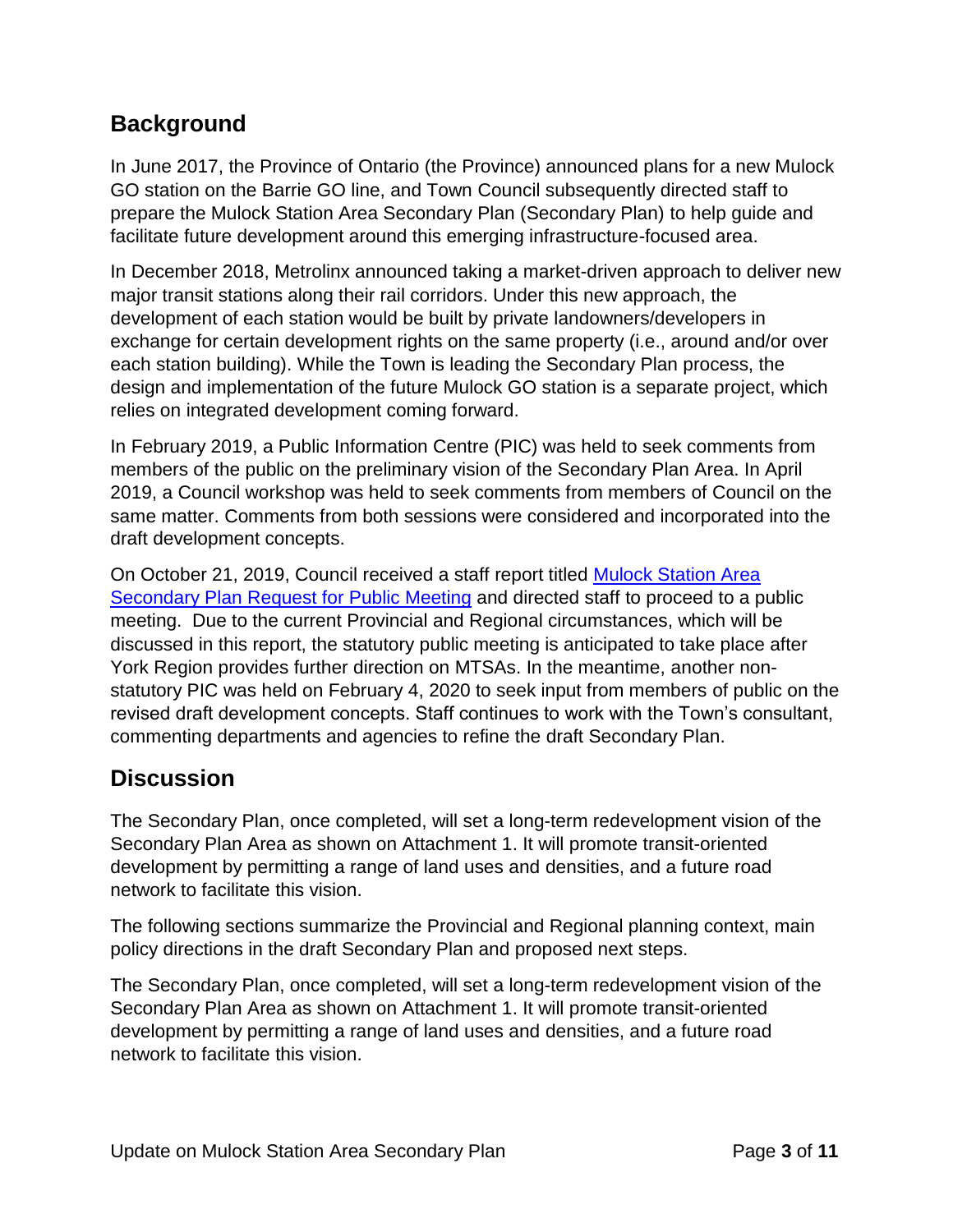The following sections summarize the Provincial and Regional planning context, main policy directions in the draft Secondary Plan and proposed next steps.

### **Provincial and Regional Planning Context**

As directed by the Province, York Region is planning for major transit station areas (MTSAs) through its Municipal Comprehensive Review (MCR). In accordance with the *Planning Act*, York Region will identify boundaries for MTSAs and set minimum residential and job density targets for MTSAs in the proposed York Region Official Plan (Regional OP).

On [April 2, 2020,](https://yorkpublishing.escribemeetings.com/filestream.ashx?DocumentId=13190) Regional Council endorsed the future Mulock GO station property and surrounding lands as one of the 72 [MTSAs](https://yorkpublishing.escribemeetings.com/filestream.ashx?DocumentId=10820) to be included in the proposed Regional OP. Regional staff have been consulting local municipal staff on boundaries of all MTSAs. The final boundaries of all MTSAs are expected to become available in Q3 2020.

In accordance with the *Planning Act*, once the proposed Regional OP identifies an area as an MTSA, the proposed Regional OP must also contain polices that require the local municipality to identify land use permissions and minimum densities in the local Official Plan. Of specific significance is that there are no appeal rights of the Town's policies with respect to land use permissions, heights and densities within MTSAs. Therefore, it is very important that the boundaries of the Mulock GO station MTSA align with the boundaries of the Secondary Plan Area.

## **Policy Directions of the Draft Mulock Station Area Secondary Plan**

#### **Secondary Plan Area**

The proposed Secondary Plan Area, as shown on Attachment 1 to this report, involves approximately 79 hectares that centres around the future Mulock GO station. The area can generally be described as along Mulock Drive, from one lot east of Bayview Avenue in the east to the edge of the Urban Centres (almost to Yonge Street) in the west. The proposed boundary represents an appropriate distance around the future Mulock GO station to support transit-oriented development and connects the future Mulock GO station to the Urban Centres. Planning staff recommends that York Region aligns the Mulock GO MTSA boundary with the Secondary Plan boundary as shown on Attachment 1.

#### **Character Areas**

The draft Secondary Plan identifies the following four Character Areas (see Attachment 2):

- Mixed Use Core greatest mix of uses and highest densities;
- Mixed Use Corridor mix of residential and retail uses along Mulock Drive, second highest densities;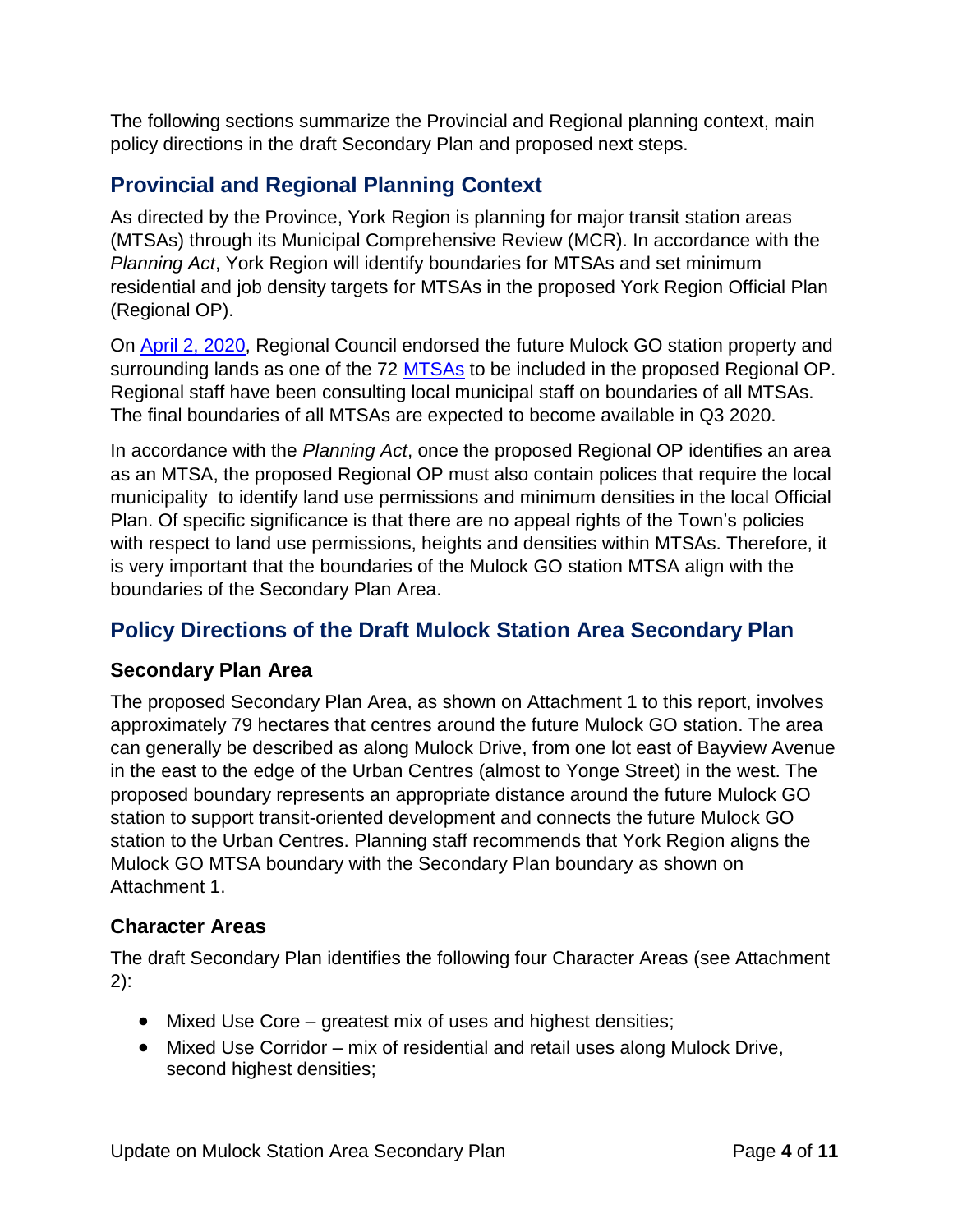- East Holland River Valley generally stable with some mix of uses along Mulock Drive, and
- Residential Neighbourhood extension of existing residential uses to the north.

These Character Areas provide a hierarchy of intensity of activity. Different land use designations can be found in each Character Area.

#### **Land Use Designations**

The proposed Secondary Plan Area is currently designated General Employment; Mixed Office/Light Employment; Commercial; and Parks and Open Space in the Town's Official Plan. The draft Secondary Plan proposes to redesignate these lands to Mixed Use A; Mixed Use B; Mixed Use C; Station Area Residential; and Office (see Attachment 3). A summary of the range of permitted uses under each designation is provided in Table 1 below.

| <b>Land Use</b>                           | <b>Permitted Uses</b>                                                                                                                                                                                                                                                                                         |
|-------------------------------------------|---------------------------------------------------------------------------------------------------------------------------------------------------------------------------------------------------------------------------------------------------------------------------------------------------------------|
| <b>Designation</b>                        | (*not an exhaustive list, refer to draft Secondary Plan for complete                                                                                                                                                                                                                                          |
|                                           | list of uses)                                                                                                                                                                                                                                                                                                 |
| Mixed Use A, B and<br>С                   | Multiple unit residential such as apartments and townhouses<br>$\bullet$<br><b>Home-based Businesses</b><br>$\bullet$<br>Office<br>$\bullet$<br><b>Commercial Uses</b><br><b>Institutional Uses</b><br>$\bullet$<br>Parks<br>$\bullet$<br><b>Hotel/Event Facilities</b><br>$\bullet$<br><b>Community Uses</b> |
|                                           | <b>Mixed Use A: 15% and 10% of total Gross Floor Area of the</b><br>proposed development are required to be office and retail uses<br>respectively                                                                                                                                                            |
|                                           | <b>Mixed Use B:</b> 15% of total Gross Floor Area of the proposed<br>development is required to be retail                                                                                                                                                                                                     |
|                                           | Mixed Use C: 10% of total Gross Floor Area of the proposed<br>development is required to be retail                                                                                                                                                                                                            |
| <b>Station Area</b><br><b>Residential</b> | Multiple unit residential such as apartments and townhouses<br>$\bullet$<br><b>Home-based Businesses</b><br>$\bullet$<br>Office<br>$\bullet$<br><b>Local Institutional</b><br>$\bullet$<br><b>Convenience Commercial</b><br>$\bullet$                                                                         |
| Office                                    | Office<br>٠<br>Commercial<br>Parks<br><b>Public and Private Parking</b>                                                                                                                                                                                                                                       |

*Table 1 Proposed Land Use Designation and Permitted Uses*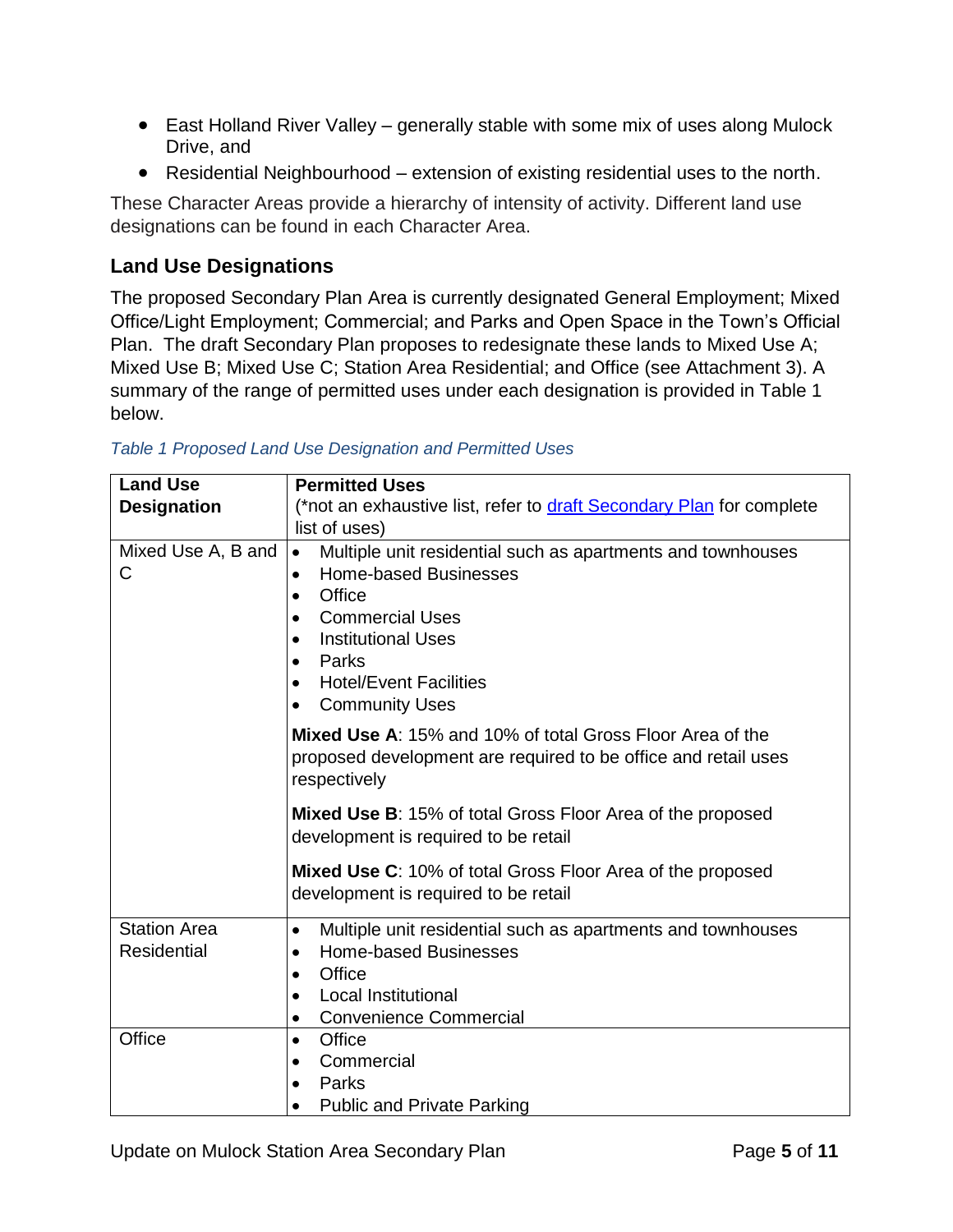#### **Height and Density**

The proposed height and density policies at build-out are shown on Attachment 4. The highest height and densities are proposed to be located around the future Mulock GO station, along Mulock Drive between the GO rail corridor and Bayview Avenue. In summary, the minimum height within the Secondary Plan Area ranges from 2 to 4 storeys, and the maximum height ranges from 4 to 12 storeys. The minimum density ranges from a Floor Space Index (FSI) of 0.75 to 2, and the maximum FSI ranges from 1.25 to 2.5. To put these proposed heights and densities in context, the minimum height requirements in the Newmarket Urban Centres Secondary Plan (UCSP) ranges from 2 to 6 storeys and the maximum height ranges from 6 to 17 storeys. The minimum density in the UCSP ranges from 1.5 to 2.5 FSI and the maximum FSI ranges from 2.0 to 3.5.

#### **Street Network and Public Realm**

The draft Secondary Plan proposes three new public streets and the widening of Kent Drive/Steven Court (see Attachment 6). In addition, the draft Secondary Plan proposes three conceptual gateway locations and four public park locations (see Attachment 5). Each proposed gateway will serve as an entry point along the major transportation corridors that access the Secondary Plan Area. These gateways will contribute to the public realm by creating a sense of arrival and reflect the specific Character Areas that they fall within. Specific design policies are included in the draft Secondary Plan to signify entry points to the Secondary Plan Area. Similar to gateways, the locations of the four public parks are conceptual. The exact size and location of the public parks will be determined through future development applications and in accordance with the Town's Parkland Dedication By-law.

# **Policies**  $\angle$

Content of this section is for information only and does not form part of the Town's formal submission to York Region.

It is recognized that development within the Secondary Plan Area will occur in phases. The proposed height and density as shown in Attachment 4 are intended to support the Secondary Plan Area at build-out and is contingent upon the presence of the Mulock GO station. The draft Secondary Plan contains polices to address appropriate level of development in advance of the operation of future Mulock GO station. As shown in Attachment 7, development of the Secondary Plan Area will occur over two phases:

 Phase 1 (Pre-GO station) includes the future Mulock GO station site; Mixed Use Corridor along Mulock Drive west of Cane Parkway; and lands east of Bayview Avenue. Development on lands within Phase 1 can proceed as soon as the Secondary Plan is approved. Planning staff are recommending the Mixed Use Corridor and the lands east of Bayview Avenue to be part of Phase 1 because the proposed built form, land use, and densities of these sites can be served by existing services and transportation network and do not depend on the future Mulock GO station. The Mixed Use Corridor is in close proximity to the Urban Centre. The northeast and southeast corner of the Bayview Avenue and Mulock Drive are located at the intersection of two arterial roads where a medical building and commercial uses already exist.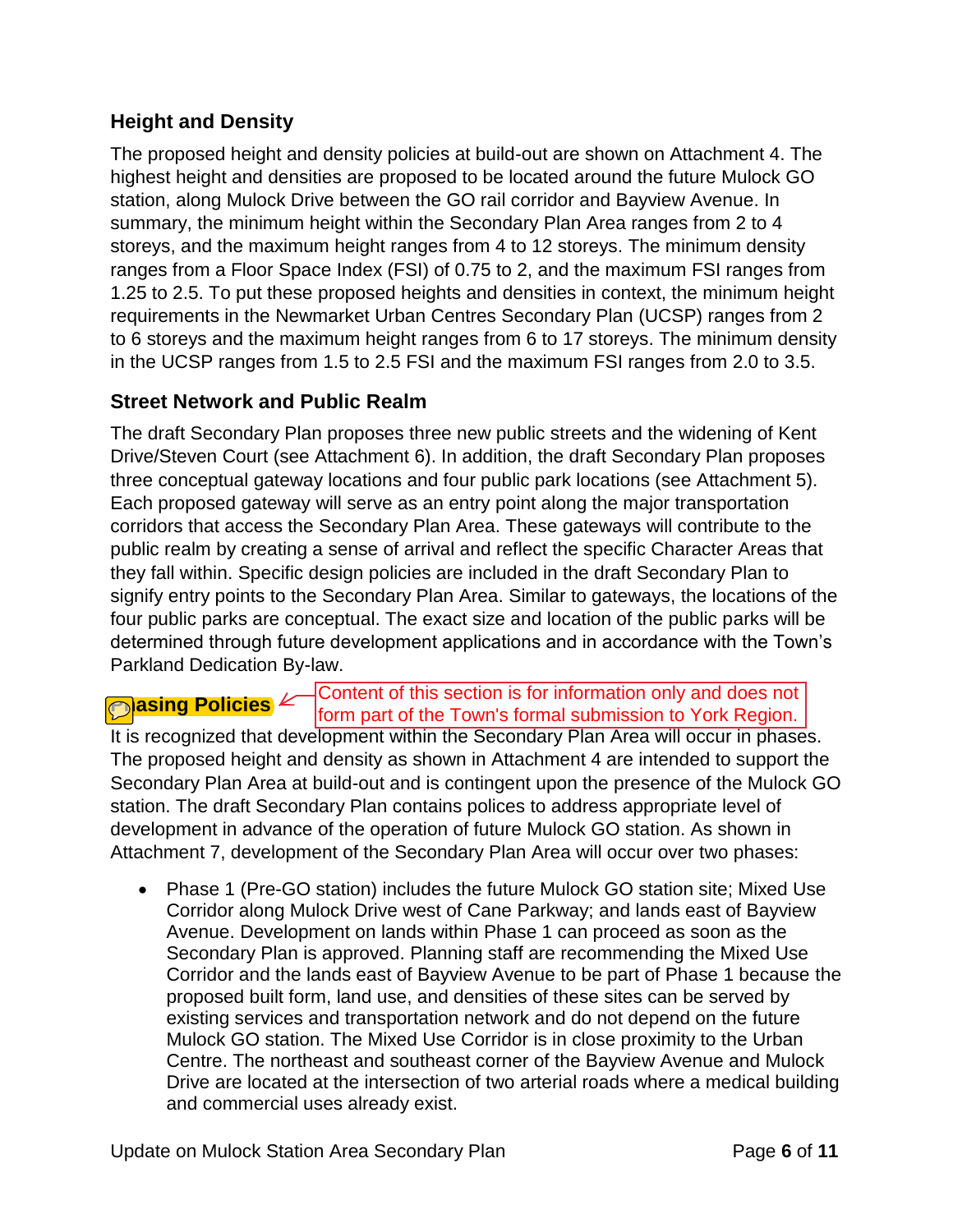• Phase 2 (Post-GO station) includes the balance of the Secondary Plan Area, where redevelopment of these sites can only occur after the future Mulock GO station is in operation. This proposed phasing approach is intended to protect the Secondary Plan Area from over development in advance of the future Mulock GO station.

#### **Transitional Policies**

The draft Secondary Plan also provides opportunities for land owners to expand their existing operations within the Secondary Plan Area, regardless of which Phase the lands are part of. The proposed interim redevelopment policies recognizes small and large-scale additions to existing buildings may occur in the interim, subject to criteria listed in the draft Secondary Plan. Small-scale redevelopment is defined as an increase of total ground floor area by 10% or less of the existing total ground floor area; whereas, large-scale redevelopment is an increase of total ground floor area by more than 10%. The draft interim redevelopment policies also set out criteria to guide the review of small or large-scale redevelopment applications. For example, large-scale redevelopment must demonstrate how the addition will comply with the policies of the Secondary Plan overtime. The draft Secondary Plan also suggests the interim redevelopment policies be reviewed five years after the approval of the Secondary Plan to determine applicability of such policies.

#### **Employment Land Conversion**

The draft Secondary Plan proposes to convert a number of sites from employment uses to mixed use or residential use (see Attachment 8). Through [staff report 2019-64,](https://pub-newmarket.escribemeetings.com/filestream.ashx?DocumentId=15091) the Town previously submitted an employment land conversion request to York Region for their consideration through the MCR. Lands that are proposed to be designated "Office" or "Stable Sites" in the draft Secondary Plan are not subject to this employment land conversion request since the use on these lands are proposed to remain employment/unchanged. The lands that are subject to the employment land conversion request share the following characteristics:

- Currently identified as Employment Area by York Region;
- Currently designated Employment in the Town's Official Plan, and
- Proposed to be designated Mixed Use or Station Area Residential in the draft Secondary Plan, which allow residential/commercial uses.

Based on the characteristics listed above, some properties only required conversion on a portion of the lands. For example, only the northern portion of the future GO station site was subject to the employment request because the southern portion of the future GO station site is proposed to be designated Stable Site (see Attachment 3), where no change is anticipated due to the natural heritage constraints (floodplain) present on that portion of the site.

The Town's employment request was supported by York Region as stated in the Region's report titled [Planning for Employment and Employment Conversions dated](https://yorkpublishing.escribemeetings.com/filestream.ashx?DocumentId=10812)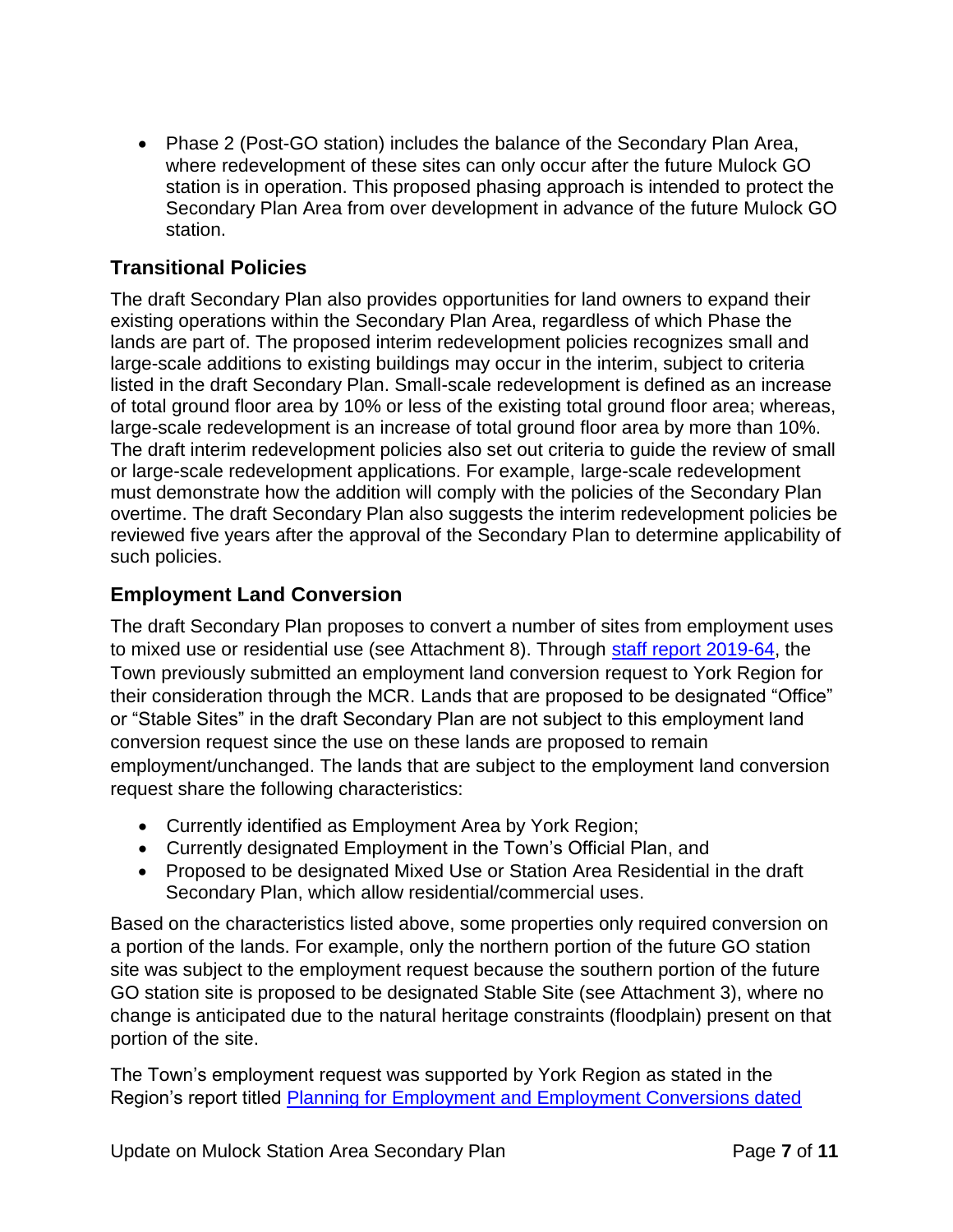[March 12, 2020](https://yorkpublishing.escribemeetings.com/filestream.ashx?DocumentId=10812) as none of the lands in question are being proposed as employment lands in the proposed Regional OP.

In addition to the Town's request, the owner of 507 Mulock Drive has also requested the Region to consider permitting a conversion of 507 Mulock Drive from employment area to mixed use. The subject property is currently identified as Employment Area by York Region and designated Mixed Employment in the Town's Official Plan. The draft Secondary Plan proposes to designate the property as "Office". The subject property is not being proposed as employment lands in the proposed Regional OP. Regional staff take no position at this time and defer the request to the Town for designation. Planning staff are reviewing the owner's request and will make a recommendation to Council in a future Committee of the Whole report regarding this development proposal and conversion request.

### **Next Steps**

As per the recommendation of this report, the next step in this project is to submit the draft Secondary Plan to York Region as input to the Regional MCR before York Region releases it final MTSA report.

As noted in the Region's [Major Transit Station Areas Update report dated March 12,](https://yorkpublishing.escribemeetings.com/filestream.ashx?DocumentId=10818)  [2020,](https://yorkpublishing.escribemeetings.com/filestream.ashx?DocumentId=10818) Regional staff is intending to present a final MTSA report to Regional Council in Q3 2020, "which will include proposed final MTSA boundary delineations and minimum density targets, policy direction for updating the Regional Official Plan based on Growth Plan policies, as well as implementation strategy for Regional and local municipalities." Any Regional direction regarding MTSA will be included in the next iteration of the draft Secondary Plan.

Since the future Mulock GO station has been identified as one of the MTSAs to be included in the proposed Regional OP, it is important to include any Regional MTSA direction in this Secondary Plan. As previously mentioned in this report, once York Region identifies this Secondary Plan Area as an MTSA in the proposed Regional OP and directs the Town to set land use, height and density polices for this MTSA, these policies will be protected from appeals under the *Planning Act*. For these reasons, Planning staff recommend holding the statutory public meeting after the proposed Regional OP is adopted.

Following the statutory public meeting, Planning staff will revise the draft Secondary Plan based on all comments received, present a final recommendation report to Council and seek Council's adoption of the Secondary Plan. Figure 1 below outlines the next steps for this project: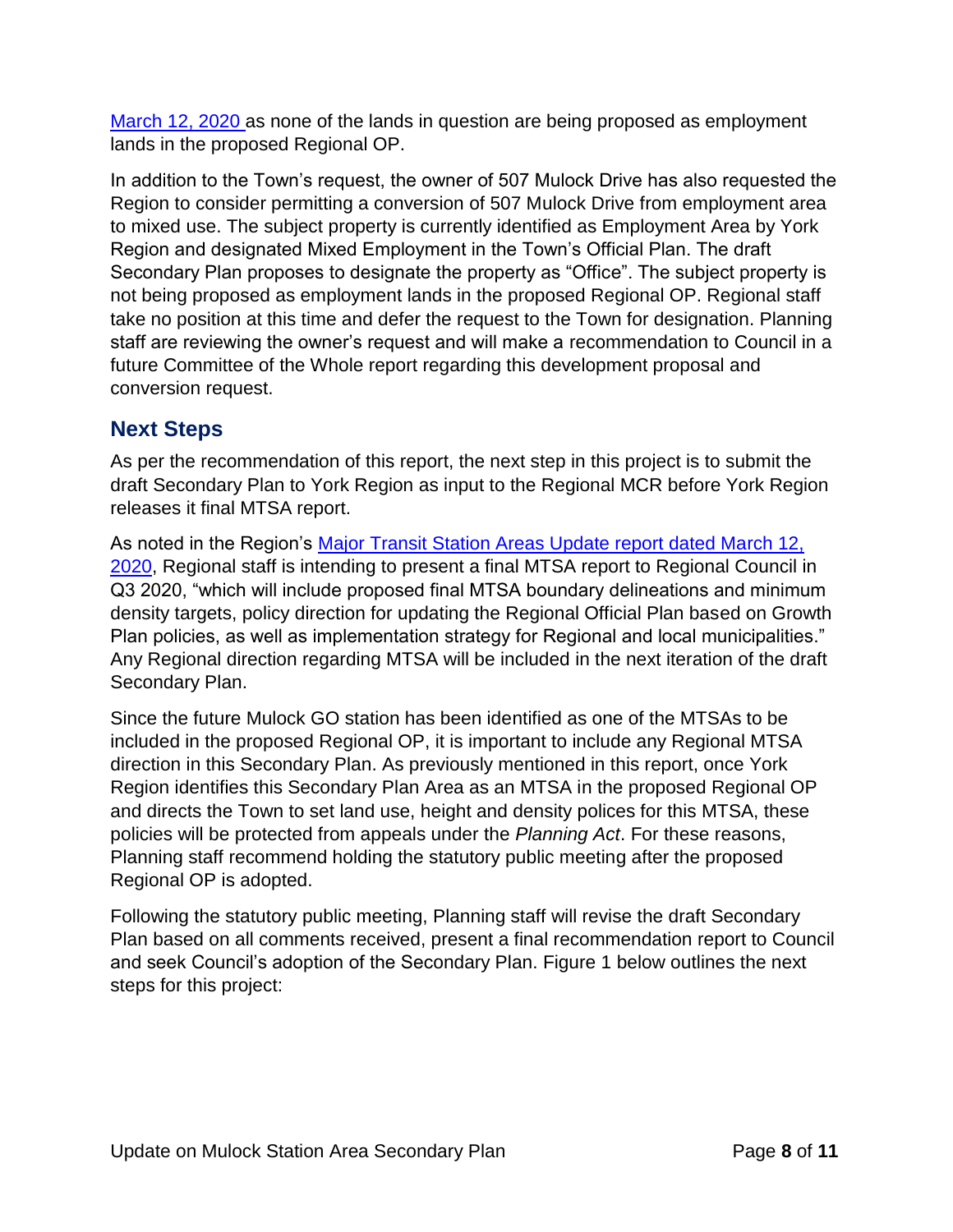#### *Figure 1 Next Steps*



## **Conclusion**

With a draft of the Secondary Plan now prepared, Planning staff recommend providing it to York Region for input to the Regional MCR.

Although the draft Secondary Plan is being recommended to be provided to York Region, this is strictly a matter of process as part of the Regional MCR. Following the conclusion of the MCR, additional opportunities exist for public input, further revisions to the Secondary Plan and a statutory public meeting will be held.

### **Business Plan and Strategic Plan Linkages**

- Safe Transportation (Streets)
- Economic Leadership and Job Creation
- Vibrancy on Yonge, Davis and Mulock
- Environmental Stewardship

### **Consultation**

The draft Secondary Plan has been prepared under ongoing consultation with the stakeholder group that was formed for this project. Members of this group include staff from York Region, Lake Simcoe Regional Conservation Authority (LSRCA) and **Metrolinx** 

The draft Secondary Plan has been circulated to all relevant departments and commenting agencies including York Region, LSRCA, school boards and utility companies for review. Comments have been received from York Region and LSRCA. The project team has been working on addressing all technical comments received to date including traffic, natural heritage, sanitary and water/wastewater.

Update on Mulock Station Area Secondary Plan Page **9** of **11**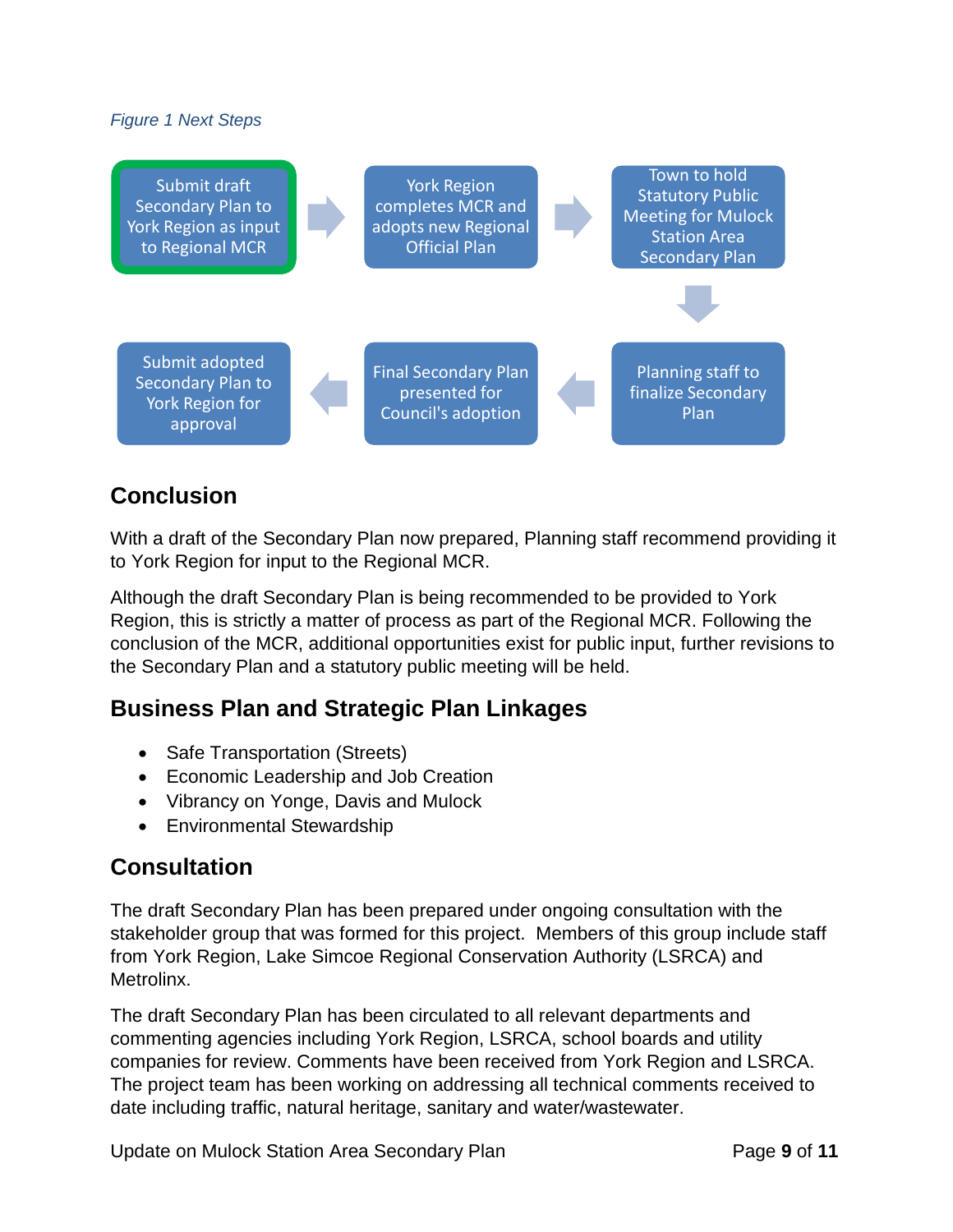Two Public Information Centres had been held to date and comments received can generally be categorized into the following themes:

- Grade separation/safety
- Train Whistle/Noise
- Trail connection
- Wildlife protection

Planning staff have also been working closely with Regional staff to align among other Regional planning policies, the Region's MTSA boundaries with the proposed Secondary Plan area boundaries. All comments received from the public, internal departments and external agencies will also be addressed in the next draft Secondary Plan and presented at the future statutory public meeting.

## **Human Resource Considerations**

**None** 

## **Budget Impact**

None

### **Attachments**

Attachment 1 – Map of Secondary Plan Area

Attachment 2 – Character Areas

Attachment 3 – Land Use

- Attachment 4 Density
- Attachment 5 Public Realm
- Attachment 6 Street Network

Attachment  $7$  – Phasing  $\&$ 

This attachment is included for information only and does not form part of the Town's formal submission to York Region.

Attachment 8 – Excerpt from Attachment 5 to York Region report titled Planning for Employment and Employment Conversions

## **Submitted by**

Phoebe Chow, Senior Planner - Policy